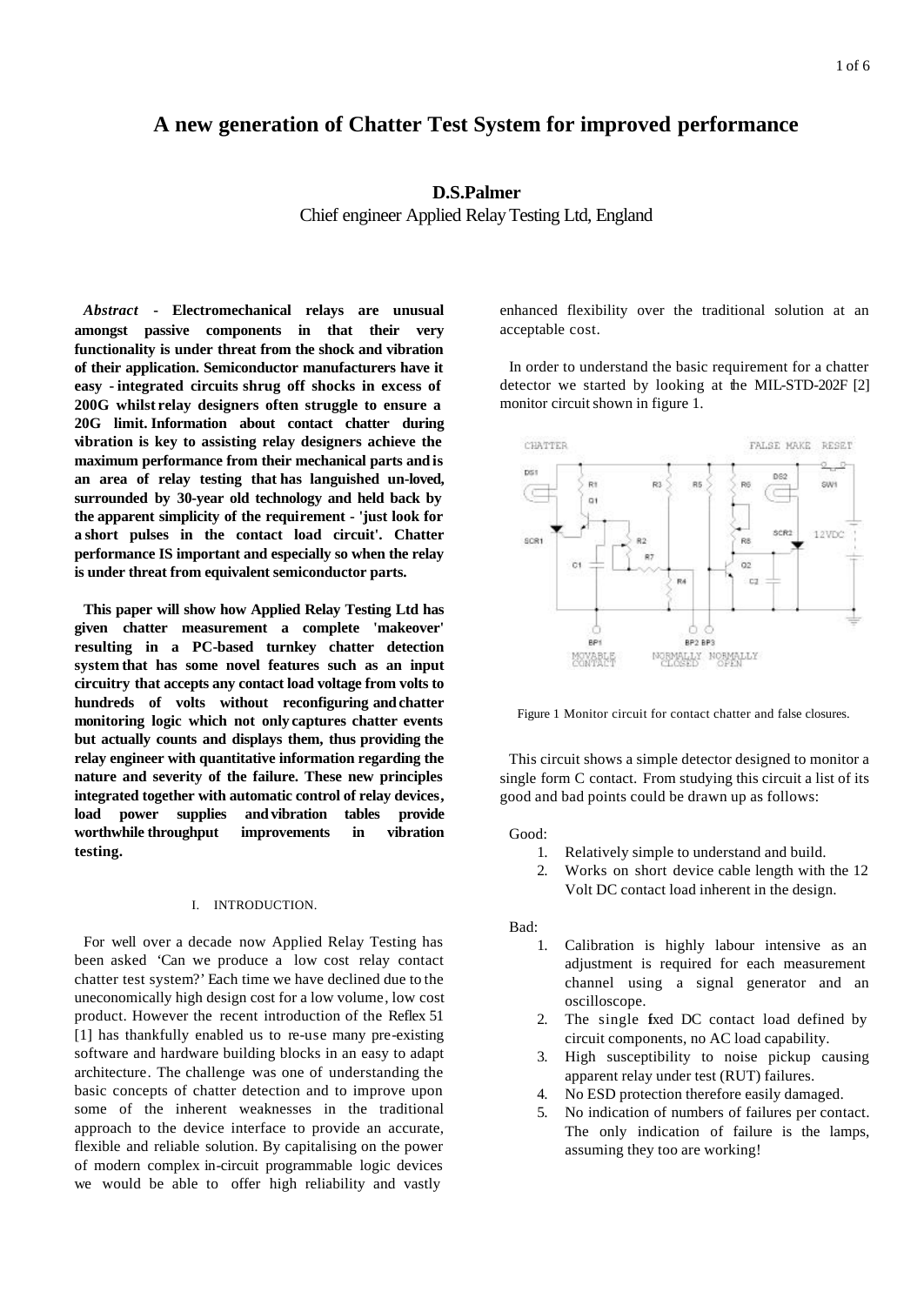- 6. If the test is to be repeated with the relay in the energised/de-energised state the closed and open contact wiring must be swapped over and then re-calibrated.
- 7. Bandwidth issues on medium/long cable runs.
- 8. Potentially hazardous voltages present at detector input.

It was relatively easy to define a specification for a rather more sophisticated and much more user friendly test system. The key challenges identified were to address all the drawbacks of the standard circuit and in addition a wish list was created:

- To provide a wide range of software programmable detection filter settings from 1us to at least 20ms.
- To provide event counters to aid the user with failure analysis and reporting.
- To provide a software 'LEARN' mode to automatically configure the hardware using a known good configuration.
- To provide data-logging of test results.
- To provide a highly automated calibration process.

Our goal was to adapt the basic Reflex 51 relay life test system, (figure 2) for use as a chatter detector test system thereby reducing hardware design costs and thus the eventual sales cost. This unit provides us with the basic framework of power supplies, rack and system control interfaces, a basic calibration interface and miscellaneous relay coil switching capability which would all prove useful.



Figure 2 Reflex 51 relay life test system.

The Reflex 51 is controlled using a standard external PC via the parallel printer port. The PC provides an ideal low cost platform for controlling the system, recording test results and helps to minimise the complexity of the dedicated test hardware. The design of the Reflex 80 chatter detector test system could now be started.

### II. BACK TO BASICS

It was clear that we now needed to re-examine the device interface in order to address some of the limitations of the standard circuit. Figure 3 shows the interface between a relay contact under test and the standard chatter detector circuit (shown in figure 1).



Figure 3 The standard device contact interface

The circuit diagram illustrates the stray capacitance caused by the wiring between the contact under test and the chatter detector. It is vital to assess the effects of the cable capacitance since it will have a dominant effect on the bandwidth of the contact pulses which any system would be able to detect.

If we assume for example a typical contact load of say 115V Volts at 100mA then, ignoring wiring resistances etc., a contact load resistor of 1150 Ohms would be required (using Ohms' Law). With several metres of cabling and with a capacitance of around 100 pF/m there can easily be many hundreds of picoFarads of cable capacitance. If we assume an effective cable capacitance of 300 pF then we can calculate the time constant as follows:

 $T = R x C$ 

where  $T = Time contact$  (seconds)  $R =$ Load resistance (Ohms)  $C =$ Cable capacitance (Farads)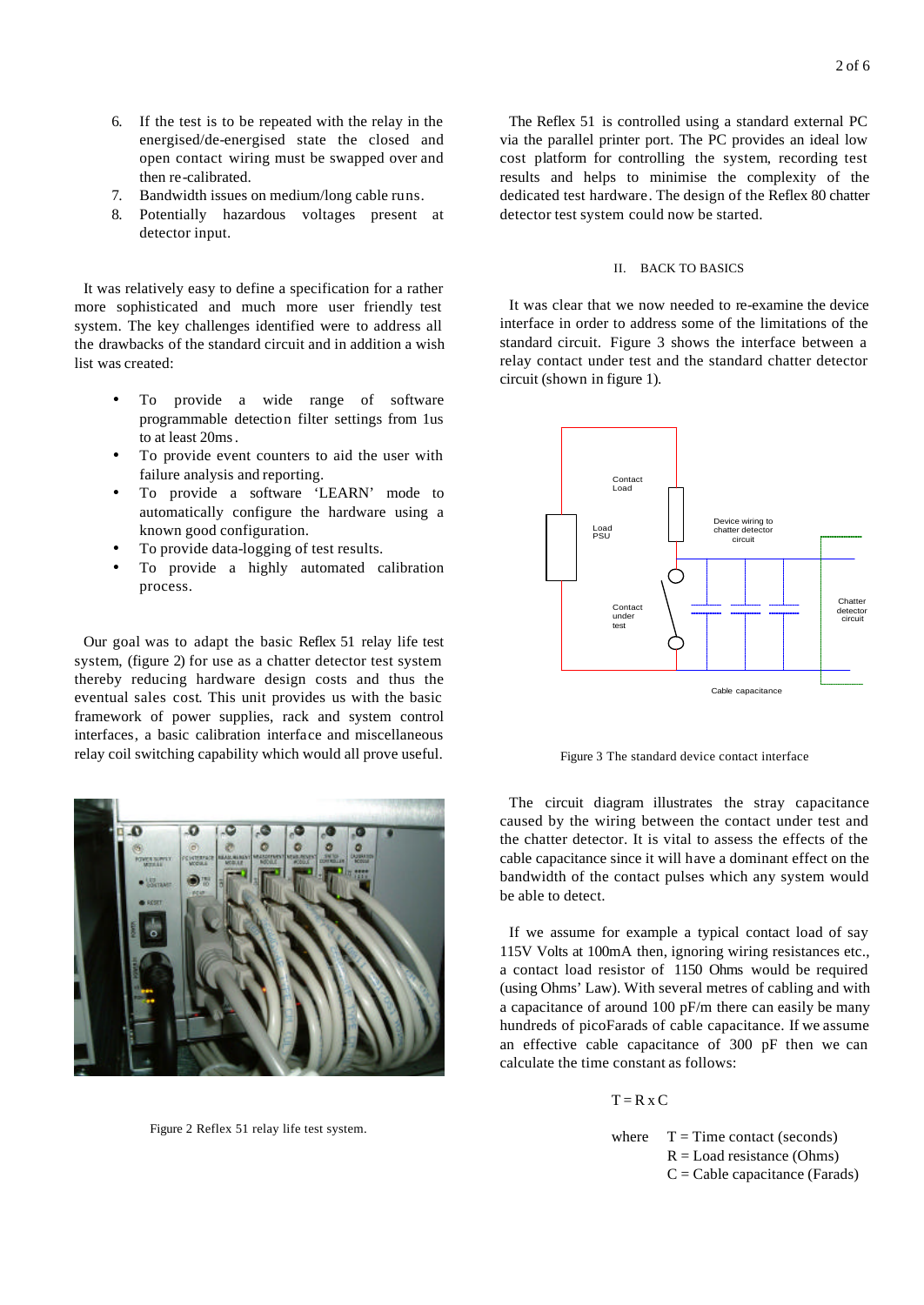then 
$$
T = 1150 \text{ x } 300 \text{ x } 10^{-12}
$$
  
= 345 ns

The MIL specification implies a timing measurement accuracy of +3%, therefore to achieve a 1us filter time constant this must be accurate to within +30ns. Thus a time constant of over ten times this figure caused by the wiring alone is cause for concern. This has two major implications:

- 1. Any calibration of the system MUST be performed with the device wiring in situ.
- 2. Any movement of the cabling is liable to vary the cable capacitance and thus vary the time constant by several tens of nanoseconds thus requiring a system re-calibration.

In order to reduce the effect of cable capacitance a simple change to the circuit configuration is required. Figure 4 shows the solution to the problem.



Figure 4 Improved device contact interface

By choosing the input impedance to be a close match to the cable impedance, typically around 100 Ohms, the effect of the cable capacitance is virtually eliminated. Another major benefit of the low input impedance of the detector is that the intrinsic noise immunity is greatly improved. This means that the likelihood of an erroneously reported device failure due to electrical noise pickup is reduced. With a low impedance front end additional ESD protection devices can be easily incorporated with little impact on the circuit performance.

Furthermore, now that the detector is sensing contact current rather than contact voltage we can ensure that the voltages present on the cabling from the load/ RUT to the detector is no longer potentially hazardous. In fact the

## performance of the detector is now largely independent of the contact load voltage.

Note however that the input impedance of the detector must now be included in the calculation of the contact load resistor as follows:

Load Resistor  $=$  Contact load voltage – 100 Contact load current

For higher load current requirements where the load resistor would be less than 100 Ohms, a shunt resistor can be fitted as shown in figure 5.



Figure 5 High current device contact interface

#### III. PROGRAMMABLE FILTERING

The next issue we needed to address was to provide software programmable filter settings. The MIL specification calls for filter time constants of 10us, 100us, 1ms, 5ms and 20 milliseconds although we were aiming to broaden this range to typically 1us to 25ms.

It was necessary to look very closely at possible error mechanisms in order to obtain the MIL specification +3% timing accuracy. Only 30 nanoseconds of timing error would be permitted if we were to achieve our goal of a minimum filter time constant of 1 microsecond.

To keep the circuitry as simple as possible it was decided to create the 1 microsecond time constant using an analogue RC filter circuit. The design incorporates a digital potentiometer IC (see figure 6) rather than a more conventional manually adjusted version thus ensuring the calibration procedure could be made automatically.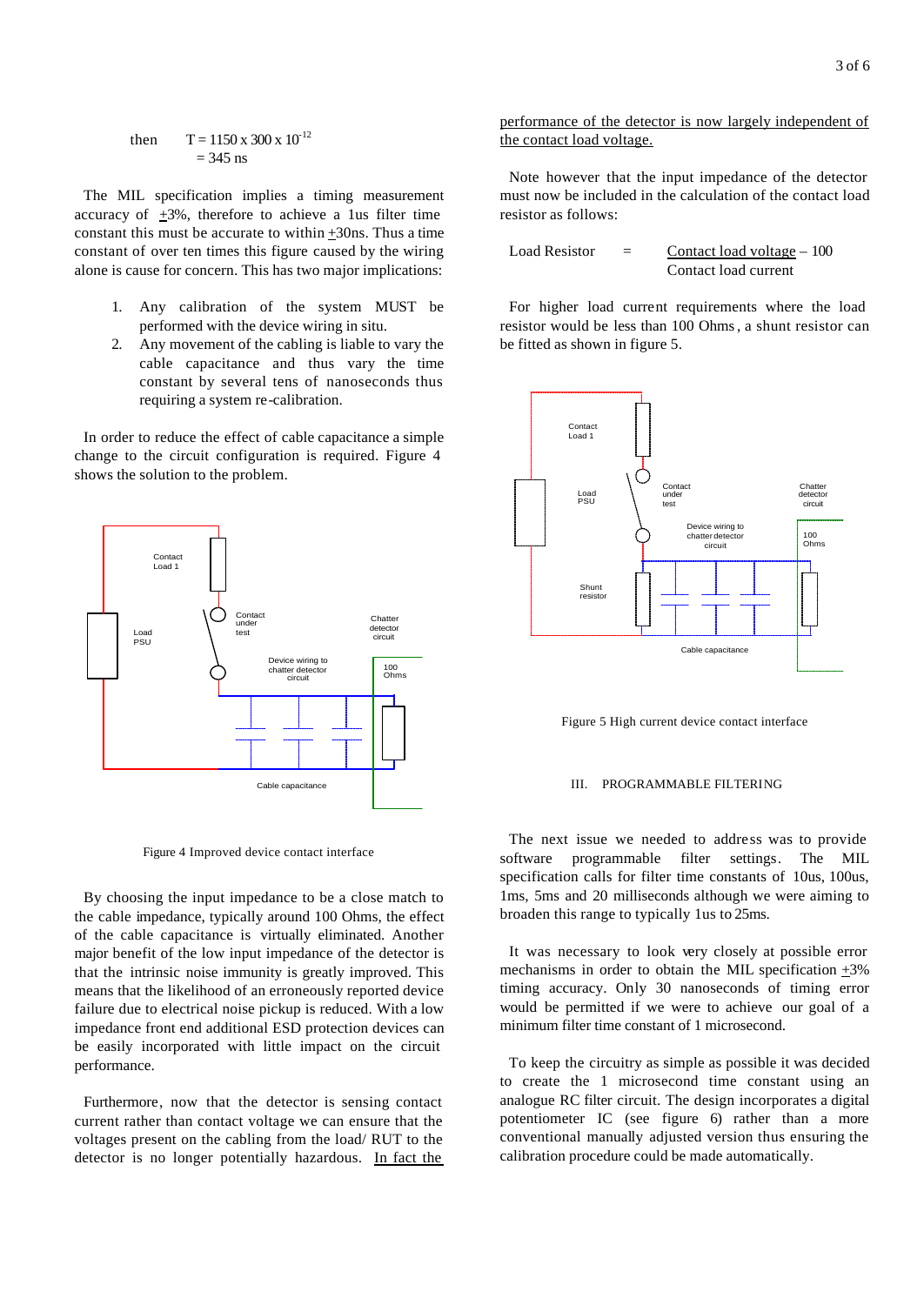

Figure 6 Simplified chatter detector input circuit

A high speed window comparator circuit provides the ability to program accurately a minimum contact current threshold level at which the system will detect contact activity with both DC and AC load voltages.

In order to fulfil the requirement of offering software programmable filter time constants, it was necessary to provide a simple digital filter which was fed from the 1us output. In practice we were limited to a maximum time constant of 255us. By adding a second RC filter with a 100us time constant, we were able to extend the operating range to in excess of 25 milliseconds. This extra hardware ensured that there was enough capacity remaining in the logic core for an additional 8 bit counter per contact channel in order that we can record up to 255 contact failure events per contact channel. Although not strictly necessary we felt this could be a useful debugging tool for the end user.

It was clear that the filter performance would change according whether the input waveform was a positive or negative going pulse, i.e. a normally closed contact opening or a normally open contact closing. This is because the time constant is defined as the time for the voltage across the capacitor to fall to  $36.8\%$  (1/e) of its original value or to charge to 63.2% of its' full value. Since the input switching thresholds of the logic buffer do not match these levels we had two choices:

- 1. To have separate calibration values for negative and positive going contact pulses.
- 2. To add a simple exclusive OR (XOR) logic gate before the RC filter to ensure the pulses were always present in one polarity.

We decided to implement option 2 thus simplifying the calibration procedure since we can read back the initial rest state of the contact prior to starting the chatter measurement. Figure 7 shows the updated input circuit configuration.



Figure 7 Updated chatter detector input circuit

#### IV. AC LOADS

Thus far all work had been carried out using a DC load power supply; however we still had to consider the effects of contact measurement with AC signals. It is clear that AC would cause a problem since each zero voltage crossing is indistinguishable from an open contact closing. It is therefore necessary to introduce a gating or detector enable pulse which can inhibit the detector during this time. Figure 8 shows this detect enable pulse which is generated from the load power supply voltage.



Figure 8 AC load waveforms

The chatter detector must therefore include a load voltage monitoring input for this purpose and also provide a load polarity signal which is used to control the XOR gate shown in figure 7.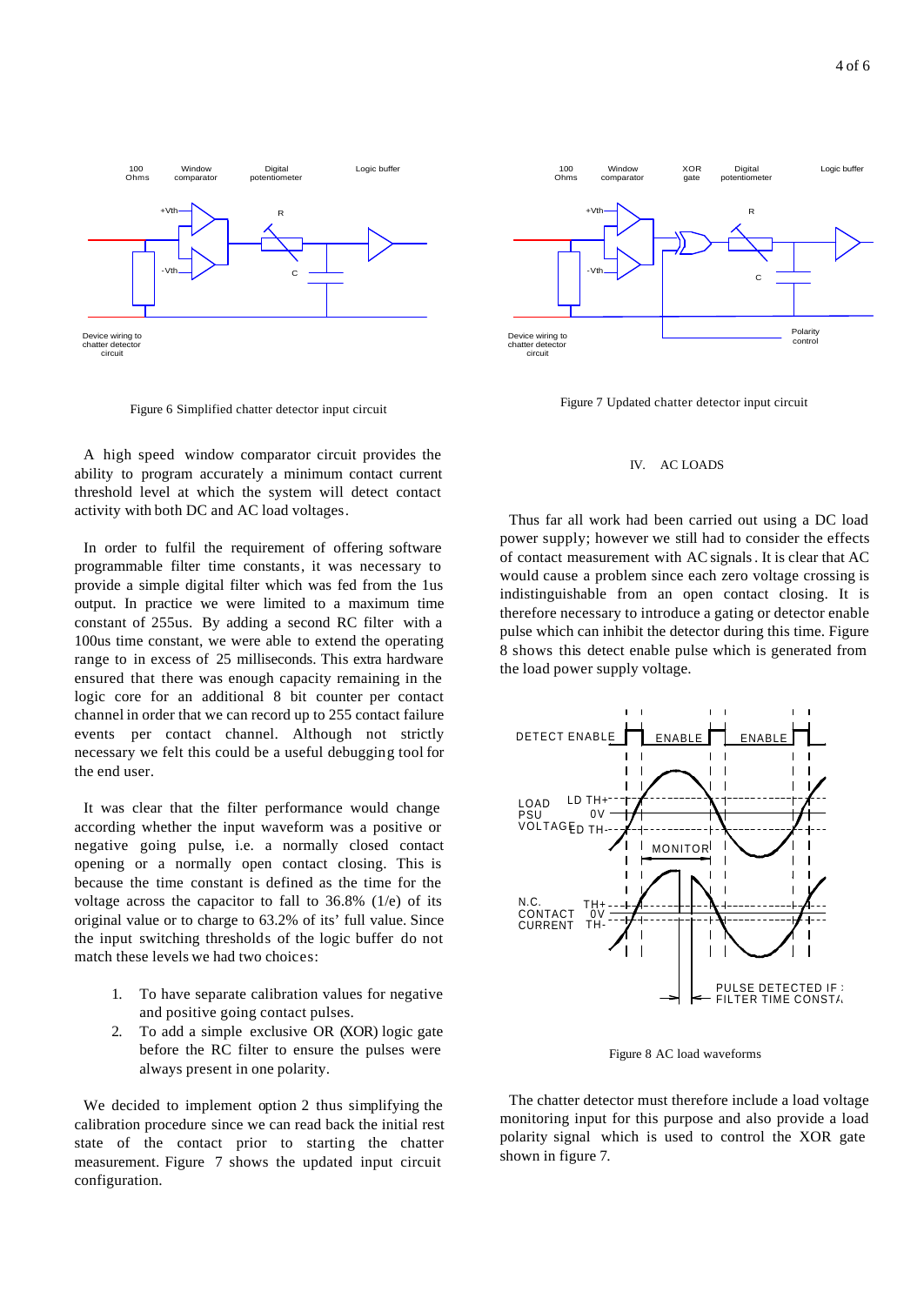An arbitrary function generator was programmed with sine waves superimposed with pulses of varying pulse widths to confirm the correct identification of the pulses exceeding the programmed filter widths.

### V. THE REFLEX 80

Figure 9 shows a photograph of the Reflex 80 chatter detector test system fitted with eight 16 channel chatter detector modules. Our focus now moved to the software design.



Figure 9 The Reflex 80 chatter test system

The user interface, shown in figure 10, indicates the status of up to 128 device channels which can be displayed simultaneously (corresponding to up to eight 16 channel chatter detector cards which may be installed in any one system). Individual contact channels can be easily activated or deactivated as required to simplify the display.

| Home           |                 |                   |                        |                   |                       |                  | Offline               | N <sub>R</sub>                    |
|----------------|-----------------|-------------------|------------------------|-------------------|-----------------------|------------------|-----------------------|-----------------------------------|
| <b>Black</b>   | CE-S<br>3.3 Sec | 017-24<br>16'E wt | 00540<br><b>SEE</b> or | 049-98<br>dolt im | 065-72<br><b>GRIM</b> | 061.06<br>38'S m | 097-934<br><b>KOD</b> | <b>CIES-120</b><br><b>Distant</b> |
| <b>Step</b>    | ٠               | YH.               | m                      | DO.               | 138                   | w                | ÷                     | CU <sub>2</sub>                   |
| Setup          | и               | ex.               | ы                      | D3U               | $\overline{a}$        | œ                | <b>CU</b>             | (TTE                              |
|                | α               | EN.               | ü                      | 09                | цr                    | œ                | 000                   | 613                               |
| Ffum.          | π               | <b>DR</b>         | DA                     | ш                 | <b>CTA</b>            | <b>CRA</b>       | <b>CY33</b>           | UЦ                                |
| <b>Cidar</b>   | œ               | m                 | ш                      | œ                 | <b>GUI</b>            | œ                | CCI                   | <b>GTTT</b>                       |
|                | ш               | 国.                | <b>DK</b>              | <b>US</b>         | C/3                   | <b>UA</b>        | <b>CKU</b>            | UU                                |
| Relay state    | ь               | ED.               | OX                     | izti              | <b>ETT</b>            | w                | CKD                   | 6.1.1.38                          |
| Operate        | ш               | <b>TO</b>         | ÜK.                    | US-               | US                    | òм               | <b>CO</b>             | l 138                             |
| <b>Release</b> | 136-35          | <b>crisis</b>     | $183 - 88$             | 127-04            | 1213-900              | <b>CRAHA</b>     |                       | 1305-112 1321-328                 |
| All Inputs     | 3.83%           | <b>EXTRA</b>      | <b>HERAL</b>           | 0.00m             | 0.00 km               | <b>BEW</b> se-   | COOm-                 | <b>GRIAN</b>                      |
| Configure      | ū               | <b>LS</b>         | DT.                    | ≕                 | ch                    | <b>CHI</b>       | <b>CEE</b>            | <b>ktzt</b>                       |
|                | Шâ              | <b>DE</b>         | Ltd                    | ш                 | CN.                   | m                | <b>BL</b>             | Li zi                             |
| Deta file      | m r             | w                 | <b>Ext</b>             | 009               | os.                   | <b>CET</b>       | œ                     | <b>GSE</b>                        |
| Load           | 33              | ы                 | GH.                    | <b>DO</b>         | Ch.                   | ш                | <b>DU</b>             | US                                |
| <b>Base</b>    | $\pm i$         | $\equiv$          | DK:                    | 山                 | <b>DO</b>             | m                | <b>COL</b>            | <b>G16</b>                        |
|                | 329             | CX.               | Lik                    | œ                 | C'I                   | <b>Chair</b>     | <b>CHO</b>            | <b>USI</b>                        |
|                | $\pm 1$         | <b>SIT</b>        | 10O                    | 000               | m                     | œ                | CITT                  | <b>kipi</b>                       |
|                | 32.91           | ш                 | u                      | <b>CUA</b>        | <b>CSI</b>            | œ                | <b>Litz</b>           | <b>Ltdr</b>                       |

Figure 10 The basic User interface

The system may be run in any one of three distinct modes:

- 1. Set-up mode
- 2. Learn mode
- 3. Run mode

In 'Set-up' mode (figure 11) the user can observe contact activity dynamically while the devices are being connected. During this time data is not being logged to disk but the graphical display is constantly updated to show any failing contacts. Any contact failure counts are reset on a regular basis and then resume counting until the failure mechanism has cleared. Thus faults such as those due to incorrect device wiring or poor device contacts on the test fixture can be rectified as required prior to the start of the test sequence.

| U4U        | LOD.       | しょく        | Löö        |  |
|------------|------------|------------|------------|--|
| $C41-48$   | $C57 - 64$ | C73-80     | C89-96     |  |
| $0.010$ ms | $0.010$ ms | $0.010$ ms | $0.010$ ms |  |
| C41        | C57        | C73        | C89        |  |
| C42        | C58        | C74<br>ï   | C90        |  |
| C43        | C59        | C75<br>144 | C91        |  |
| C44        | <b>C60</b> | C76        | C92        |  |
| C45        | C61        | C77        | C93        |  |

Figure 11 Software running in 'Setup' mode (exploded view)

'Learn' mode vastly simplifies the device configuration process. In this mode the system automatically detects all open and closed contacts before testing commences such that any deviation from this state (exceeding the programmed filter setting) is deemed a failure and the event recorded. The operator can choose to edit manually this configuration if required otherwise no further user interaction is necessary.

Finally the user will perform the chatter test in 'Run' mode. This mode operates in much the same way as the 'Set-up' mode, constantly monitoring the device contacts for failures. However if the failure count on a contact should exceed 255, the display simply indicates '>255'.

As with all Applied Relay Testing products, full data logging is supported along with powerful automated report generation tools (figure 12). The test results and conditions can be logged to dis k for maximum product traceability.